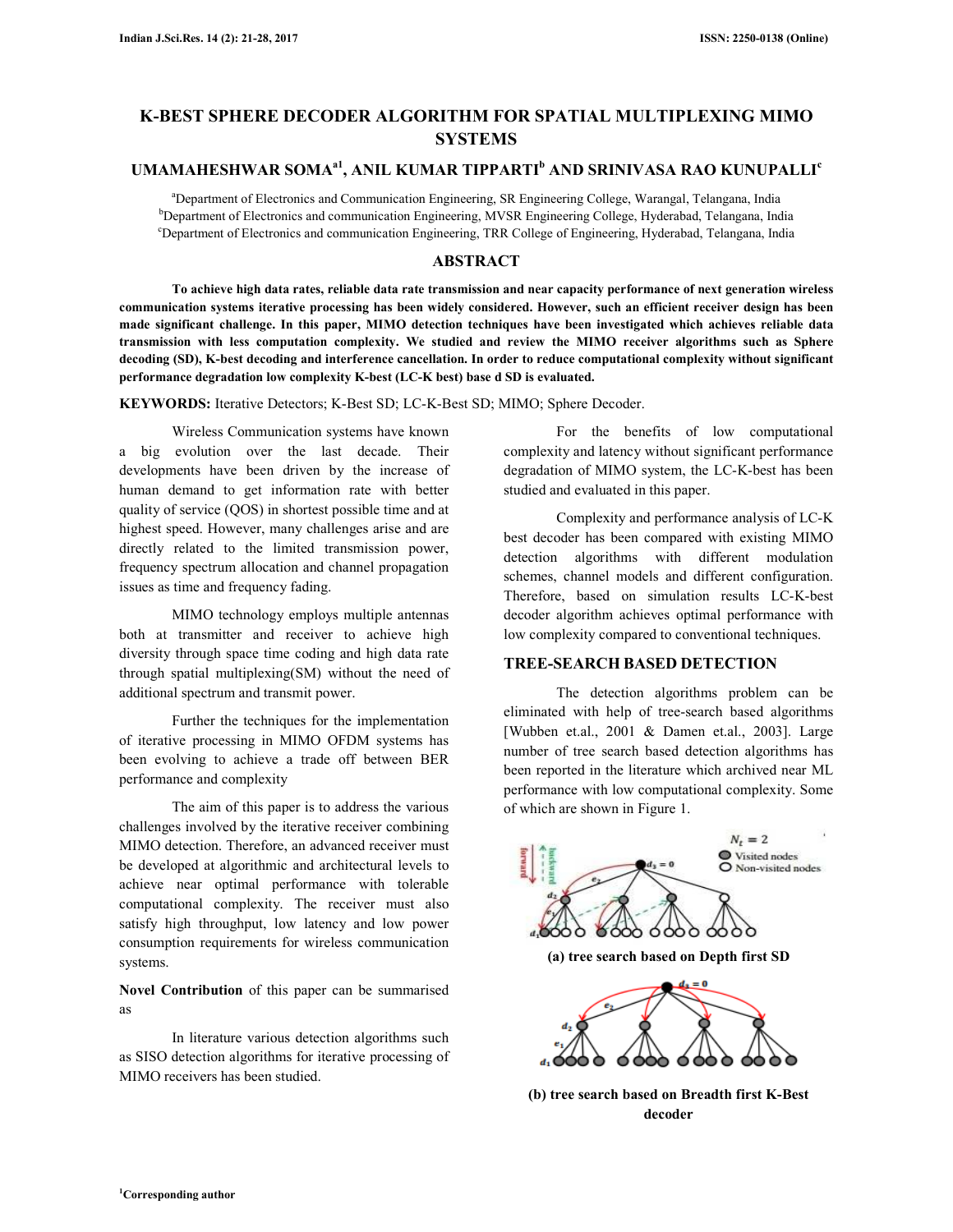

**(c) Breadth first search Fixed SD Figure 1: different Tree-search strategies** 

#### **Depth First Search SD**

 This algorithm is used to solve the detection problem and achieve near optimal performance with polynomial average computational complexity for a large range of SNR [Hassibi and Vikalo, 2001].

 The SD was originally defined for the computation of minimal length lattice vectors [Pohst, 1981]. Further improved methods has been introduced for calculating the short lattice vectors [Fincke and Pohst, 1985], it was then used for ML estimation. Viterbo and Biglieri applied the Fincke-Pohst (FP) algorithm to lattice decoding [Viterbo and Biglieri, 1993]. Schnorr and Euchner [Schnorr and Euchner, 1994] proposed a refinement to the FP algorithm. Viterbo and Boutros used lattice code decoding in fading channels [Viterbo and Boutros] and Damen used lattice code decoder for STC. The basic idea of sphere detection is to limit the search space of optimal ML solution to a hyper sphere of radius  $r_s$  around the received vector as shown in Figure 2.

 Therefore, only lattice points that lie inside the hyper sphere are tested instead of testing all the hypotheses of the transmitted signal, reducing the computational complexity

$$
\hat{s}_{SD} = \arg\min_{s \in 2} \mathcal{Q} N_t \left\{ \left\| y - H s \right\|^2 \le r_s^2 \right\} \tag{1}
$$

 The channel matrix H, as we have decomposed into two matrix  $Q$  and  $R$ ,  $H = QR$ . Therefore by using the QRD, the detection problem is equivalent to

$$
\hat{s}_{SD} = \arg\min_{s \in 2} \mathcal{Q} N_t \left\{ \left\| \tilde{y} - Rs \right\|^2 \le r_s^2 \right\} \tag{2}
$$



**Figure 2: Sphere decoder principle.** 

 Where R is the triangular nature, the Euclidean distance can be defined as  $d_1 = ||\tilde{y} - Rs||^2$  $d_1 = ||\tilde{y} - Rs||^2$  which can be evaluate the accumulated partial Euclidean distance (PED)  $d_i$  with  $d_{N_t+1} = 0$  recursively therefore, the PED is given as

$$
d_i = d_{i+1} + \left| \tilde{y}_i - \sum_{j=i}^{N_t} R_{i,j} s_j \right|^2 = d_{i+1} + |e_i|^2 \quad (3)
$$

 This process can be illustrated in Figure 3 based on tree search with  $N_{t+1}$  node, where i th level representing as ith transmit antenna.

 Searching algorithm start with root node or level with first child node at  $N_t$  level, which represents the  $N_t^{th}$  antenna transmitted symbol. Then partial Euclidean distance (PED) is derived. If the PED  $d_{N_A}$ 

represent the sphere radius  $r_s$  then the searching process continuous up to  $Nt_{-1}$  level and steps down process at i<sup>th</sup> level until evaluate a valid leaf node at first level. The first found point with the depth first search SD is the Babai point (BP), which corresponds to QRD-based solution [Agrell et.al., 2002 & Damen et.al., 2003].



**Figure 3: Tree-search representation of MIMO detection**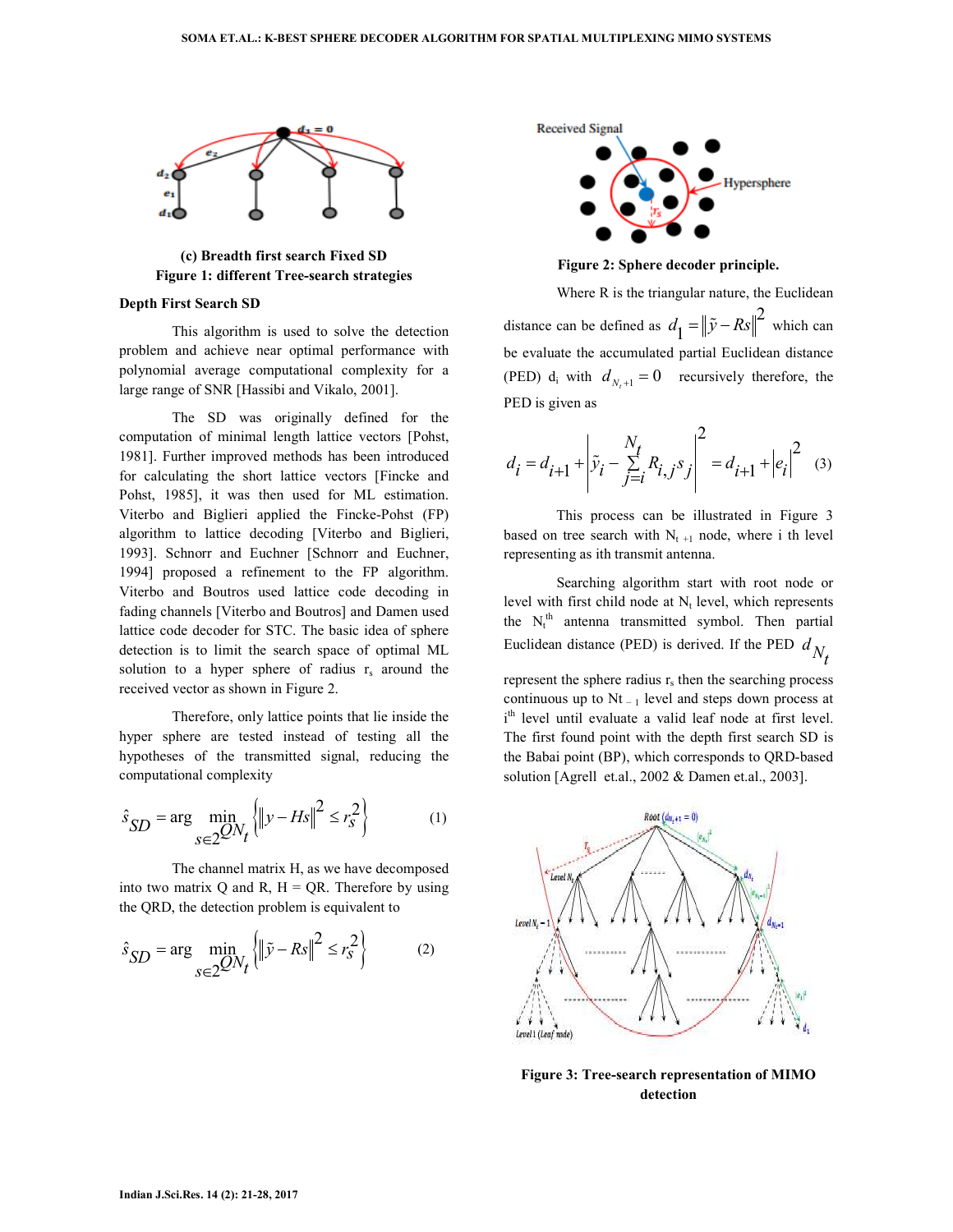The tree-search can be also represented using a linear ZF filter with a Cholesky decomposition of Gram matrix  $(H<sup>T</sup>H)$  instead of QR decomposition. We note that both approaches are equivalent and give the same path metrics and candidates. Through our work, QR decomposition is used to describe the tree-search problem.

#### **Enumeration Strategies**

 Enumeration strategy refers to the order in which the children of a node are tested. Two enumeration strategies can be used: Fincke-Pohst (FP) [Fincke and Pohst, 1985 & Viterbo and Biglieri, 1993] and Schnorr- Euchner (SE) [Schnorr and Euchner, 1994] as represented in Figure 4.



#### **Figure 4: Enumeration strategies: (a) FP and (b) SE.**

 FP enumeration tries to find the shortest lattice vector by traveling the tree in forward and backward directions without any ordering. SE enumeration is improvement of FP enumeration by ordering ascending order with respect to their Euclidean distance where closer hypothesis will be tested first [Schnorr and Euchner, 1994].

 A low complexity SE decoding algorithm was therefore proposed for QAM modulation in [Guo and Nilsson, 2004]. Figure 4 illustrates these two enumeration strategies, where the numbers represent the order in which the hypotheses are tested.

 The enumeration strategy has a major impact on the complexity of the search. Obviously, the use of SE strategy leads to reduction in the computational complexity. This is due to the fact that most probable hypothesis is first tested which reduces the number of visited nodes during the search, and avoids the computation of branch metrics for paths which will be subsequently discarded [Viterbo and Biglieri, 1993 & Guo and Nilsson, 2004].

### **Radius Choice and Tree Pruning Criteria**

 One important challenge of the sphere decoder is the choice of an initial value of the search radius  $r_s$ . Clearly, if an r is chosen too large, the number of visited nodes may be very high and then the complexity will be increased in an exponential manner, whereas if an r is chosen too small, there may be no nodes inside the hyper sphere.

 A simple approach consists in increasing radius search (IRS) as proposed in [Viterbo and Boutros & Hassibi and Vikalo, 2005].

 In this case, the radius is first initialized to a fixed value  $r_0$ . If no candidate is found, the search must be repeated using a larger radius  $(r_1>r_0)$  which dramatically increases the detector latency. In [Zhang and Fossorier, 2005] an improved increasing radius search algorithm was proposed. This algorithm exploits the most promising candidates in the incomplete tree when the search fails in order to avoid the redundant computation of branch metrics for the starting search.

 Therefore, the use of a fixed sphere radius is not efficient for practical systems [Hassibi and Vikalo, 2001]. The efficient solution for the initial radius choice is to use an adaptive approach. It consists in initializing the radius with an infinite value and updating it whenever a valid leaf node reached [Agrell et.al., 2002].

 In the tree-search, when the partial Euclidean distance of a given node exceeds the search radius, this node is pruned. This algorithm uses a radius with a pruning probability for each layer. In a statistical tree pruning approach was proposed. This method uses a probabilistic noise constraint to tighten the necessary condition on each layer. Figure 2.4a shows an example of SD for  $N_t = 2$ , where solid lines and dash lines represent the forward and backward search in the tree, respectively.

 It has been shown in [Hassibi and Vikalo, 2001 & Hassibi and Vikalo, 2005] that the sphere decoder achieves quasi-ML performance with polynomial average computational complexity in terms of the number of transmits antennas. However, the worst case presents an exponential complexity [Jalden and Ottersten, 2005]. From an implementation point of view, the SD has two main drawbacks. Firstly, its variable complexity which depends on the noise level and the channel conditions making it unsuitable for constant rate applications. Secondly, the sequential nature of the tree-search limits the performance and the level of parallelism in hardware implementation.

 Although SD offers significant reduction in complexity compared to ML decoder, it still requires considerable computational complexity. In order to reduce the computational complexity of SD and to obtain a constant throughput, other implementation strategies and sub-optimal algorithms have been developed such as K-Best decoder [Wong et.al., 2002]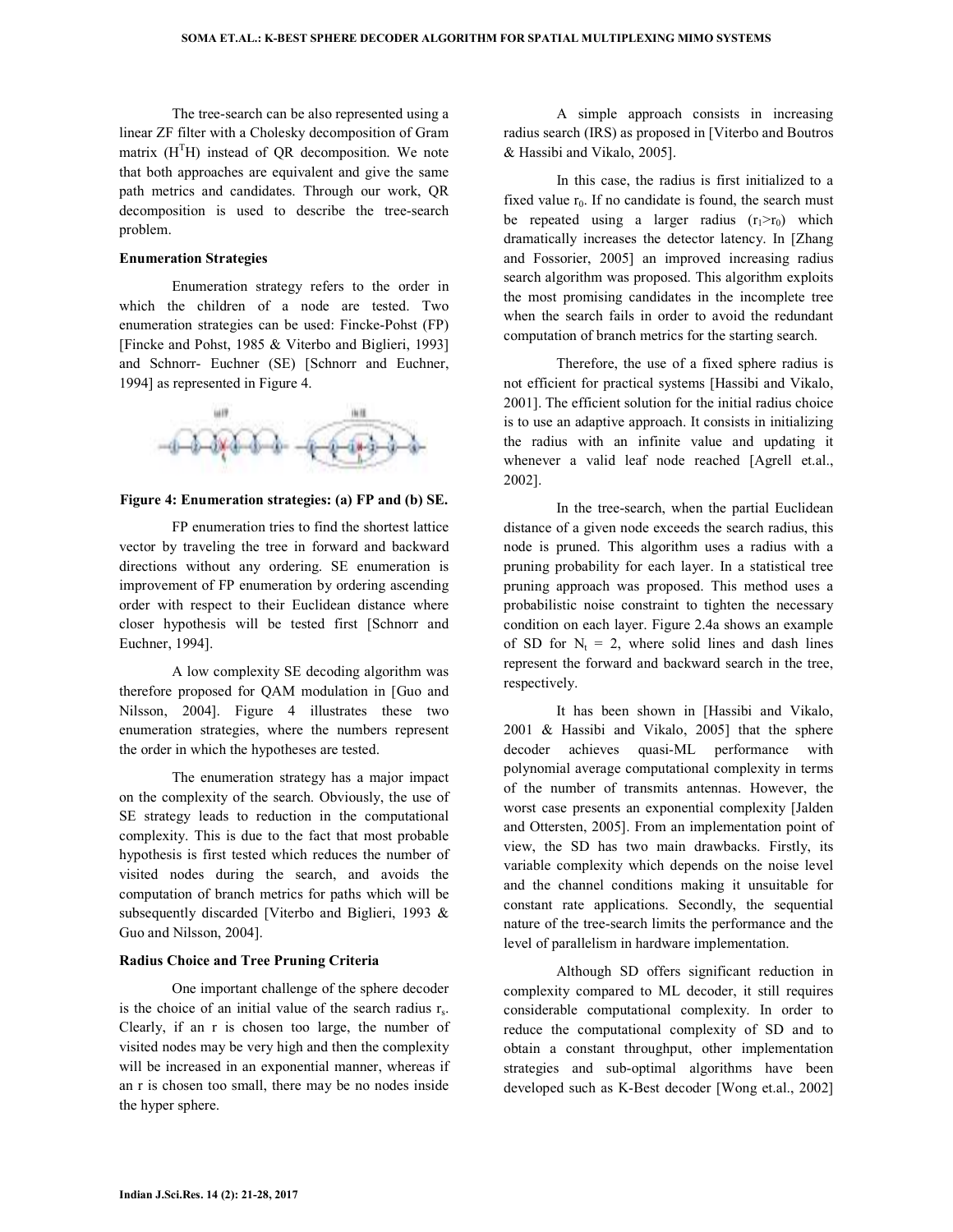and fixed sphere decoder [Barbero and Thompson, 2006].

### **K-Best Decoder**

 The K-Best algorithm [Wong et.al., 2002] is based on breadth-first search in which the tree is traversed only in the forward direction. This approach commonly denoted as M-algorithm constructs the tree layer by layer retaining only a fixed number K of paths with best metrics at each detection layer. In Figure 2.4c illustrated that the tree-search with  $N_t = 2$ . The algorithm starts by extending the root node to all possible candidates and then sorting new path based on their metrics and keep the best possible K paths with smallest metrics for next detection layer. The K-best detection algorithms summarized as

- 1. for layer  $i = N_t$  to 1 Do
- 2. Extend each survivor path to all  $\sqrt{(2^{\circ})}$  possible paths
- 3. Update the PED metric for each path
- 4. Sort the paths according to their PED metrics
- 5. Select K best paths and updates the path history accordingly
- 6. If layer  $= 1$ , stop the algorithm else go to step 2.

 K-Best algorithm is able to achieve near optimal performance with a fixed complexity and suitable level for parallel implementation. This fixed complexity depends on the number K of retained candidates, on the size of modulation and on the number of transmit antenna, where the number of visited nodes in the tree is equal  $\int \frac{d^2 y}{(N_t - 1) K^2}$ .

 However, K-Best algorithm does not consider the noise variance and channel conditions. In addition, two main limitation of K-Best detection algorithm has the expansion and the sorting operations.

 Best algorithm expands each K retained paths to its  $2^{\circ}$  possible children at each level. Thus, a high complexity is required to enumerate the children nodes especially in the case of higher order modulation and higher number of survival paths. For this reason, several enumeration schemes have been proposed in complex domain to avoid the full expansion such as phase shift keying (PSK) enumeration, relaxed K-Best enumeration [Chen et.al., 2007] and on demand expansion [Shabany and Gulak, 2008 & Wiesel et.al., 2003]. Meanwhile, in real signal model, the enumeration can be done through a slicing operation to

the nearest constellation point or simply through the use of a LUT [Wiesel et.al., 2003]. Recognizing the low efficiency of M-algorithm with high-order modulation, multi-level enumeration methods have been proposed in [Jong and Willink, 2005]. This approach partitions the constellation into different sub-segments such that each layer is effectively divided into sub-layers.

 Furthermore, the algorithm requires computing and sort  $2^{\mathcal{Q}} K$  path metrics at each level of which  $K(2^{\mathcal{Q}}-1)$  belonging to paths are pruned from the

tree. This sorting algorithm is very time consuming.

 Moreover, the algorithm is prone to error propagation especially for low values of K. One way of tracking this problem is to use an adaptive value of K as a function of the tree depth [Wenk et.al., 2006 & Shabany and Gulak, 2012]. A large value of K is used for the first layer which is then reduced when detecting the last layers.

 The first implementation of K-Best decoder is [Wong et.al., 2002] for 4×4 16-QAM MIMO system. Different VLSI implementations have been subsequently proposed in the literature to improve the algorithm performance [Wenk et.al., 2006 & Liu et.al., 2010].

#### **Fixed Complexity Sphere Decoder(FSD)**

 The fixed sphere decoder (FSD) is another sub-optimal MIMO detection scheme further reduces the complexity of K-Best decoder [Barbero and Thompson, 2006, & Barbero and Thompson, 2006]. The performance of FSD is based on two stages of treesearch as illustrated in Figure 1(d).

- $\triangleright$  Full expansion: A full expansion is performed at first p top levels, where all possible candidates are retained to the following detection levels.
- $\triangleright$  Single expansion: Perform a single search process up to remaining levels  $(N_t - p)$ , where only one candidate per node having lowest metric is considered for next layers.

 In FSD detection process the columns of H must be ordered as the first p levels then the signal has the largest post-processing noise amplification. Mean while remaining  $(N_t - p)$  levels sorted based on their reliability with least amplification noise has been detected first.

 The conventional FSD has a fixed complexity however it does not take into consideration the noise and channel conditions. In [Xiong et.al., 2009], a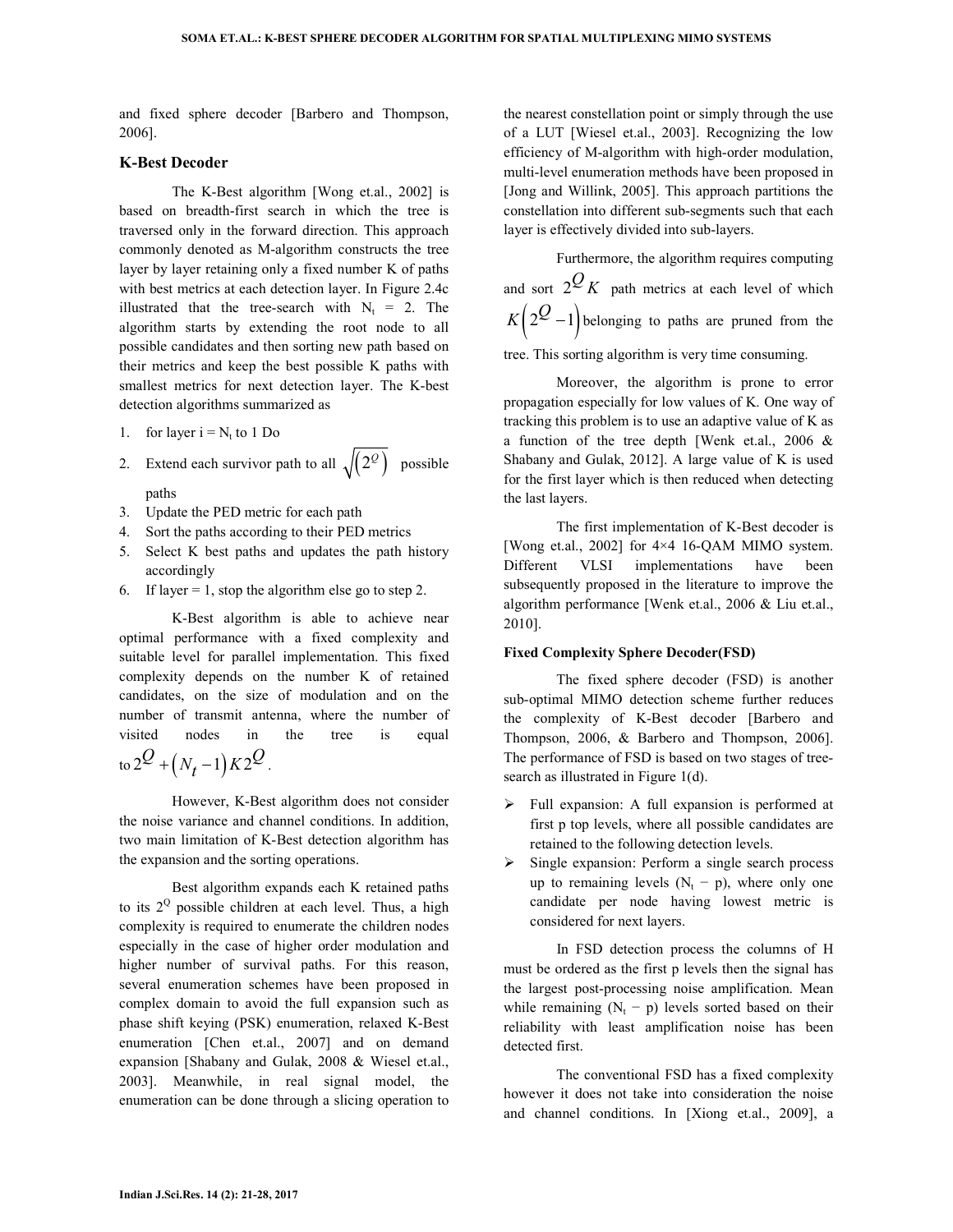simplified version of the FSD has been proposed by introducing the path selection of the remaining levels. FSD algorithm can be highly parallelized and fully pipelined. Several implementations of FSD have been reported in [Barbero and Thompson, 2006 & Khairy et.al., 2009].

## **PERFORMANCE SIMULARION RESULTRS AND DISCUSSION**

#### **Simulation Parameter**

 In this section, we compare the uncoded BER performance of the most prominent hard-decision detection algorithms. The simulation results performed on 4×4 MIMO systems with QAM under Rayleigh fading channel, randomly generated Rayleigh fading channel with zero mean and unit noise variance. The simulation parameters are shown in Table 1.

 The performance of spatial multiplexing (SM) MIMO system can be defined in terms of bit error rate (BER), therefore energy per bit information bit  $E_b/N_0$  is defined as

$$
\frac{E_b}{N_O} = \frac{E_S}{N_O} + 10\log_{10}\frac{1}{QN_t}
$$

#### **BER Performance**

 Figure 5 shows that the performance comparison of linear detectors in 4×4 MIMO system with 4-QAM, 16-QAM and 64-QAM modulation schemes. We show that the ML detector is obviously the optimum one and achieves a full diversity order equal to  $N_r = 4$ . The SD is used the ML solution in the case of 16-QAM and 64-QAM. MMSE detector shows better BER performance than ZF but both shows a same diversity order equal to one. Moreover, the gain of MMSE over ZF is reduced with a high-order modulation (64-QAM). In general, linear detectors present significant performance loss compared to the ML detector.



**MIMO system of linear detectors using 3 constellations: (a) 4-QAM, (b) 16-QAM, (c) 64- QAM.**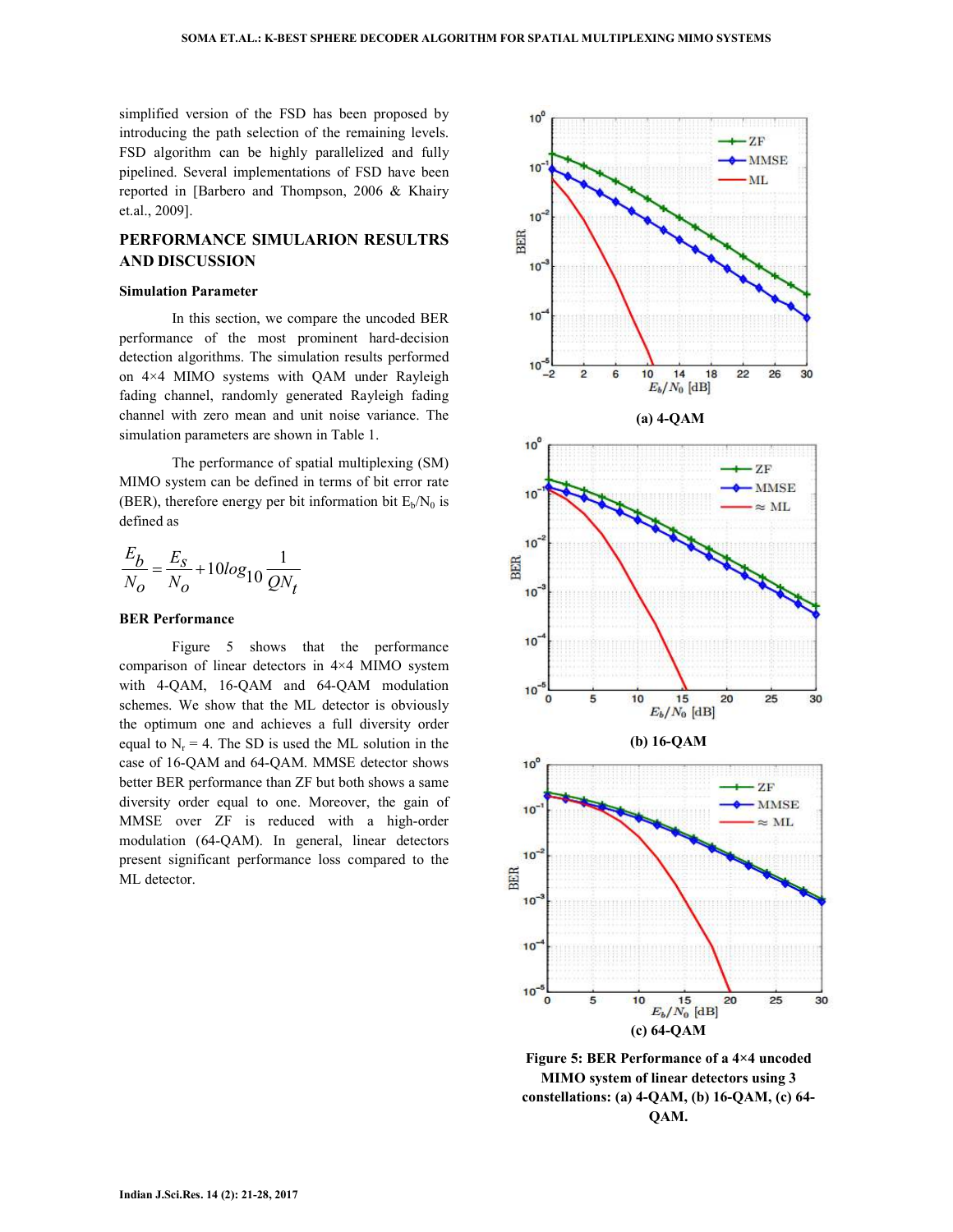| MIMO System           | $4 \times 4$ Spatial multiplexing |
|-----------------------|-----------------------------------|
| Modulation $2^Q$ -QAM | 4-QAM,16-QAM & 64-                |
|                       | <b>OAM</b>                        |
| Channel type          | Rayleigh fading                   |
| MIMO Detector         | ZF, MMSE                          |
|                       | SIC-ZF, SIC-MMSE,                 |
|                       | <b>OSIC-ZF</b>                    |
|                       | OSIC-MMSE, SQRD                   |
|                       | SD, K-Best, FSD                   |
| Channel decoder       | $R_c = 1$ uncoded                 |

**Table 1: Simulation Parameters** 

 In Figure 6 illustrated that BER performance of SIC detectors. SIC detectors are either based on V-BLAST algorithm with or without ordering (SIC or OSIC), or based on SQRD algorithm (SQRD). The SIC detectors achieve better performance compared to linear detectors as shown in Figure 5, but still show significant performance degradation in the high SNR compared to ML detector. We also shows that the ordering of symbol used to improvement of BER performance for both SIC-ZF and SIC-MMSE algorithms.

 This improvement is better in the case of SIC-MMSE which indicates less error propagation compared to SIC-ZF. Furthermore, it is interesting to note that with the increase of modulation order, the improvement is reduced. Moreover, BER performance of SQRD and SQRD-MMSE based detectors is depicted in the case of 4-QAM and 64-QAM. Obviously SQRD-MMSE has better performance than SQRD. As SQRD-MMSE does not assure the optimal order, a performance gap between SQRD-MMSE and OSIC is observed.

 Despite of layer ordering, none of these algorithms achieves full diversity order. Their diversity order lies between  $Nr - N_t + 1 = 1$  and  $Nr = 4$  and converges approximately to one for high SNR. SQRDbased detection has much lower computational complexity than the V-BLAST algorithm with a tolerable degradation in BER performance especially in case of high-order modulation.

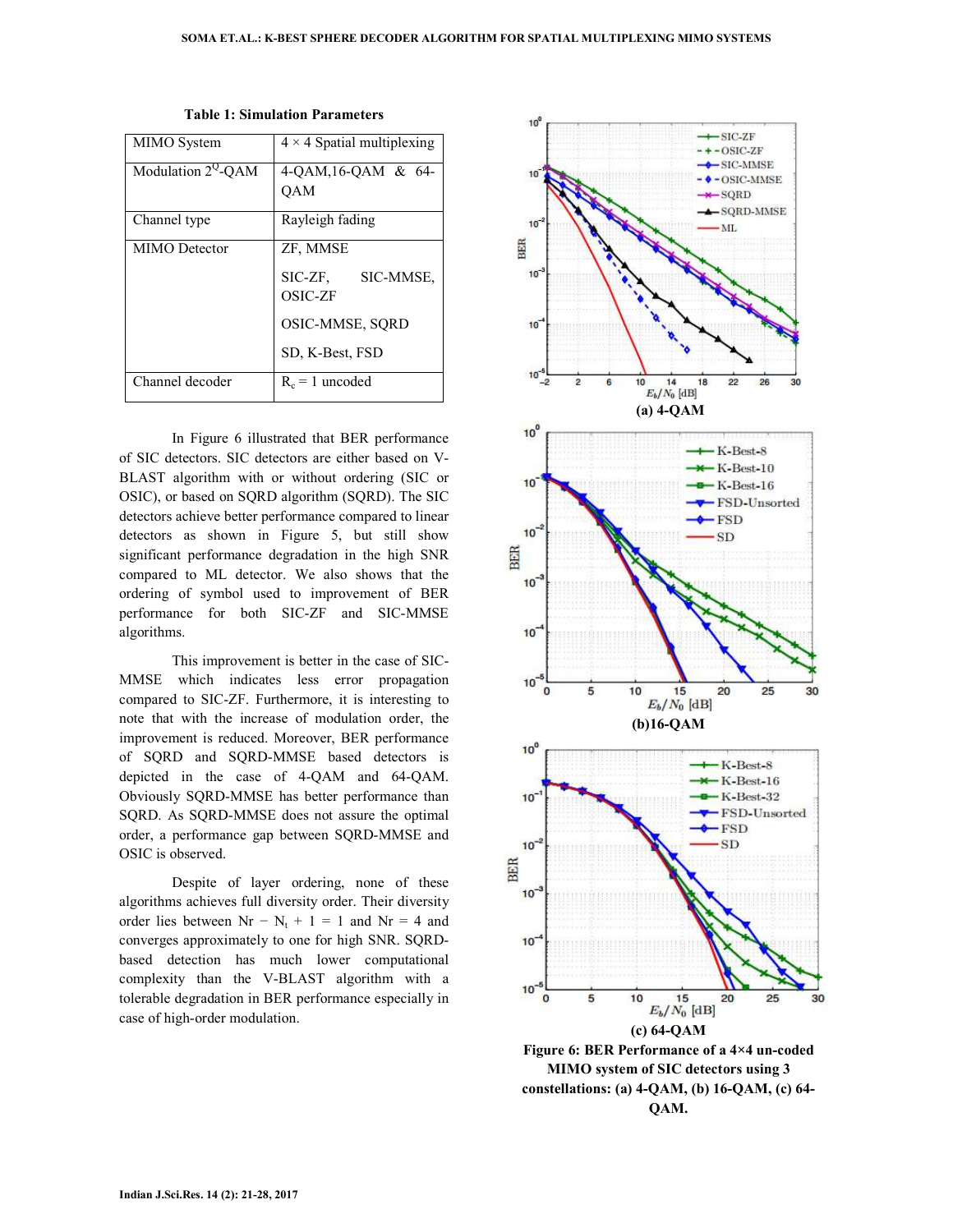#### **CONCLUSION**

 In this paper, we have investigated different MIMO detection algorithms including linear detection, interference cancellation and tree-search based detection. Their associated advantages and drawbacks have been presented and discussed. We have finally compared their performance with different modulations. Until now, only hard-decision MIMO detection is considered in which the detector delivers a hard estimates of the transmitted symbols. However, in the case of channel coding, the performance of the system can be further improved by using soft-decision values. This soft information can be iteratively exchanged in order to achieve near capacity.

#### **REFERENCES**

- Wubben D., Bohnke R., Rinas J., K¨uhn V. and Kammeyer K., 2001. "Efficient algorithm for decoding layered space-time codes," Electronics Letters, **37**:1348–1350.
- W¨ubben D., Bohnke R., Kuhn V. and Kammeyer K.D., 2003. "MMSE extension of V-BLAST based on sorted QR decomposition," in Proc. IEEE 58th Vehicular Technology Conference (VTC), **1**:508–512.
- Agrell E., Eriksson T., Vardy A. and Zeger K., 2002. "Closest Point Search in Lattices," IEEE Transactions on Information Theory, **48**: 2201–2214.
- Fincke U. and Pohst M., 1985. "Improved methods for calculating vectors of short length in a lattice, including a complexity analysis," Mathematics of Computation, **44**:463–471.
- Wong K.W., Tsui C.Y., Cheng R. S. K. and Mow W.H., 2002. "A VLSI Architecture of a K-Best Lattice Decoding Algorithm for MIMO Channels," in Proc. IEEE International Symposium on Circuits and Systems (ISCAS), **3**:273–276.
- Barbero L. and Thompson J., 2006. "Performance Analysis of a Fixed-Complexity Sphere Decoder in High-Dimensional Mimo Systems," in Proc. IEEE International Conference on Acoustics, Speech and Signal Processing (ICASSP), Vol. **4**.
- Schnorr C. P. and Euchner M., 1994. "Lattice Basis Reduction: Improved Practical Algorithms and Solving Subset Sum Problems," Math. Program, **66**:181–191.
- Viterbo E. and Boutros J., "A Universal Lattice Code Decoder for Fading Channels," IEEE

Transactions on Information Theory, **45**:1639– 1642.

- Damen M., Gamal H. E. and Caire G., 2003. "On Maximum-Likelihood Detection and the Search for the Closest Lattice Point," IEEE Transactions on Information Theory, **49**:2389– 2402.
- Hassibi B. and Vikalo H., 2001. "On the expected complexity of sphere decoding," in Proc. Thirty-Fifth Asilomar Conference on Signals, Systems and Computers, **2**:1051–1055.
- Pohst M., 1981. "On the computation of lattice vectors of minimal length, successive minima and reduced bases with applications," ACM SIGSAM Bulletin, **15**:37–44.
- Mow W. H., 1991. Maximum likelihood sequence estimation from the lattice viewpoint. PhD thesis, Chinese University of Hong Kong, Department of Information Engineering.
- Mow W. H., 1994. "Maximum likelihood sequence estimation from the lattice viewpoint," IEEE Transactions on Information Theory, **40**:1591– 1600.
- Viterbo E. and Biglieri E., 1993. "A universal decoding algorithm for lattice codes," Colloque GRETSI, **14**:611–614.
- Guo Z. and Nilsson P., 2004. "Reduced complexity Schnorr-Euchner decoding algorithms for MIMO systems," IEEE Communications Letters, **8**:286–288.
- Hassibi B. and Vikalo H., 2005. "On the Sphere-Decoding Algorithm I. Expected Complexity," IEEE Transactions on Signal Processing, **53**:2806–2818.
- Zhang J. and Fossorier M., 2005. "Shuffled Turbo Decoding," IEEE Transactions on Communications, **53**:209–213.
- Jalden J. and Ottersten B., 2005. "Parallel Implementation of a Soft Output Sphere Decoder," in Proc. Thirty-Ninth Asilomar Conference on Signals, Systems and Computers, pp. 581–585.
- Burg A., Borgmann M., Wenk M., Zellweger M., Fichtner W. and Bölcskei H., 2005. "VLSI implementation of MIMO detection using the sphere decoding algorithm," IEEE Journal on Solid-State Circuits, **40**:1566–1577.
- Barbero L. and Thompson J., 2006. "FPGA Design Considerations in the Implementation of a Fixed- Throughput Sphere Decoder for MIMO Systems," in Proc. International Conference on Field Programmable Logic and Applications.